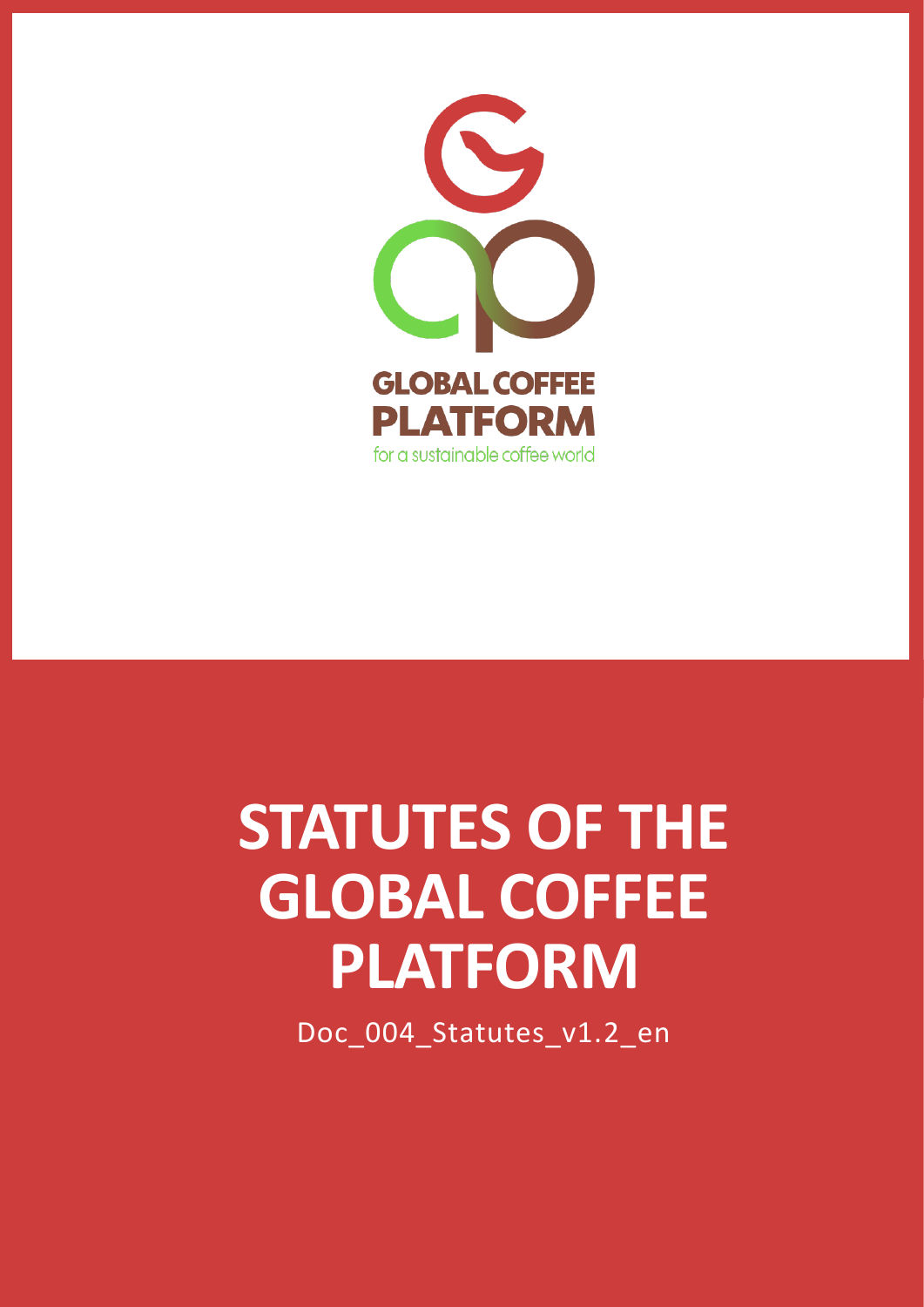

#### **Version 1.2: October 2017**

#### **Document history**

| <b>Version</b> | <b>Effective date</b><br>as of | <b>Details of Change</b>                |
|----------------|--------------------------------|-----------------------------------------|
| <b>V1.1 en</b> | September 2016                 |                                         |
| <b>V1.2 en</b> | October 2017                   | Added second sentence in Section 5 (I). |

#### **© 2017, Global Coffee Platform. All rights reserved.**

No part of this work covered by the copyright may be reproduced or copied in any form or by any means (graphic, electronic or mechanical, including photocopying, recording, recording taping, or information retrieval systems) without the written permission of the copyright owner.

The By-laws may be subject to revision according to needs. Only the latest version can be considered as the valid document. Legally valid documents are available through the Secretariat of the Global Coffee Platform. The Global Coffee Platform accepts no responsibility or liability whatsoever without prior consent.

The Global Coffee Platform reserves the right to undertake relevant steps to protect its copyright in case of breach, misuse, inappropriate use or infringement of this copyright.

For documents translated into languages other than English, the English language version remains the definitive version and the Global Coffee Platform accepts no responsibility for any discrepancies between translated versions.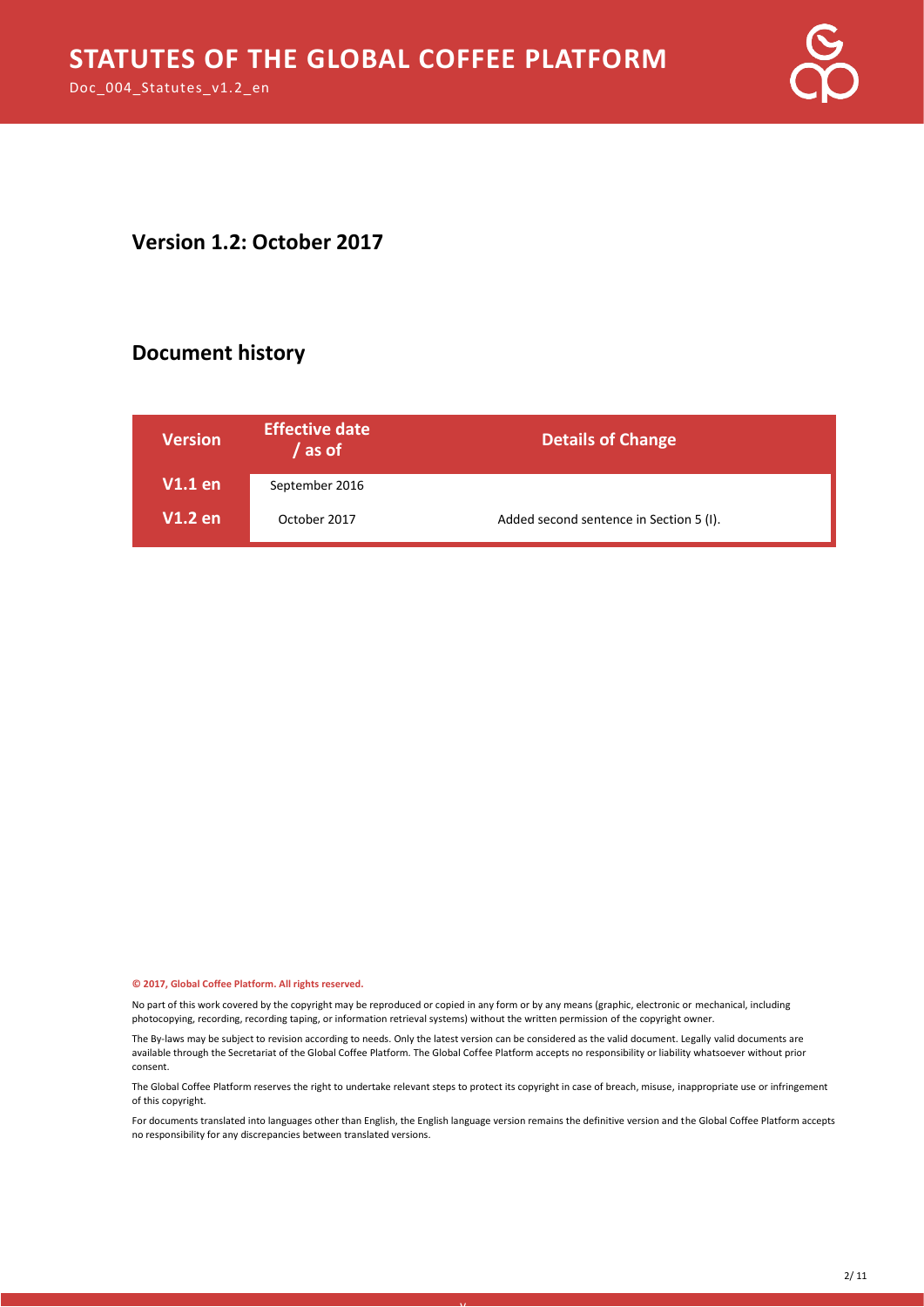

# **INDEX**

| 4. THE ORGANS OF THE GLOBAL COFFEE PLATFORM 5    |
|--------------------------------------------------|
|                                                  |
|                                                  |
|                                                  |
| 8. EXCLUSION FROM THE GLOBAL COFFEE PLATFORM 7   |
|                                                  |
|                                                  |
|                                                  |
|                                                  |
| 13. THE BOARD OF THE GLOBAL COFFEE PLATFORM 9    |
|                                                  |
|                                                  |
|                                                  |
| 17. PROCEDURES OF THE GLOBAL COFFEE PLATFORM10   |
| 18. LIQUIDATION OF THE GLOBAL COFFEE PLATFORM 11 |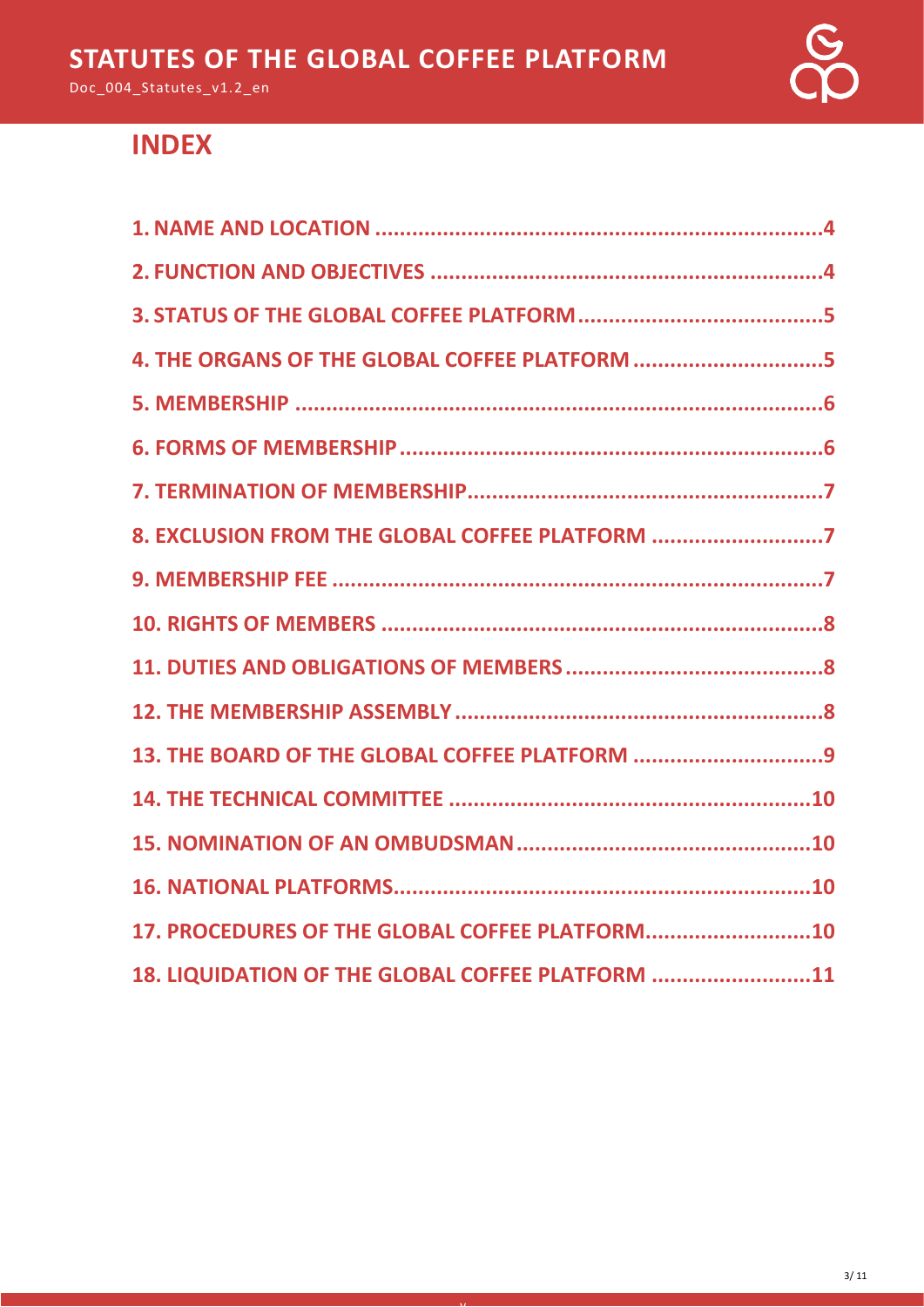

# <span id="page-3-0"></span>**1. NAME AND LOCATION**

- (1) The association is named Global Coffee Platform, an association under Swiss law.
- (2) The name and the logo are registered trademarks. Any use without the permission of the association is strictly prohibited.
- (3) The association is legally registered in Geneva, Switzerland.
- (4) The operational year of the association is the calendar year.

# <span id="page-3-1"></span>**2. FUNCTION AND OBJECTIVES**

- $(1)$  Objective of the Global Coffee Platform is to foster sustainability in the coffee sector and to increase and orchestrate collaborations, activities and investments by members and public & private partners, leading to increased positive impact on all three dimensions of sustainability and enabling the resilience of coffee farming communities. Encouraging sustainability for green coffee and improving the enabling environment in a productive, pre-competitive and efficient way to enhance the economic conditions of the individuals employed and engaged in the growing, post-harvest processing and trading of green coffee.
- (2) Vision of Global Coffee Platform is to be the global multi-stakeholder sustainable coffee platform that unites stakeholders in a non-competitive approach working towards a thriving, sustainable sector for generations to come.
- (3) The sustainability understanding of the Global Coffee Platform builds on the social, environmental and economic dimension of sustainability according to the definition of the World Commission for the Environment and Development which says "It is in the hands of humanity to make development sustainable, that is to say, seek to meet the needs and aspirations of the present without compromising the ability of future generations to meet their own." It also builds on the Sustainable Development Goals.
- (4) To achieve its objective and to accomplish its mission, the Global Coffee Platform follows primarily the listed activities:
	- Provision of a dynamic and neutral Global Platform that articulates the common vision and shared commitment to sustainability in the coffee sector and aligns with sector-wide strategies;
	- A Global Progress Framework through which the sector can transparently report and compete on sustainability efforts and drive improvements.
	- Ownership and maintenance of the "Common Code for the Coffee Community ("Baseline Common Code") as a global baseline reference code of conduct to drive out Unacceptable Practices and identify urgent needs for improvement, guide coffee farmers worldwide in the application of basic good agricultural and management practices and reach 100% coffee production meeting a minimum set of good practices by integrating the code into national sustainability strategies and being recognised as a global reference; together with an outsourced Assurance System, and an Equivalence Mechanism for independent operators to offer Baseline Common Code assurance and equivalency services.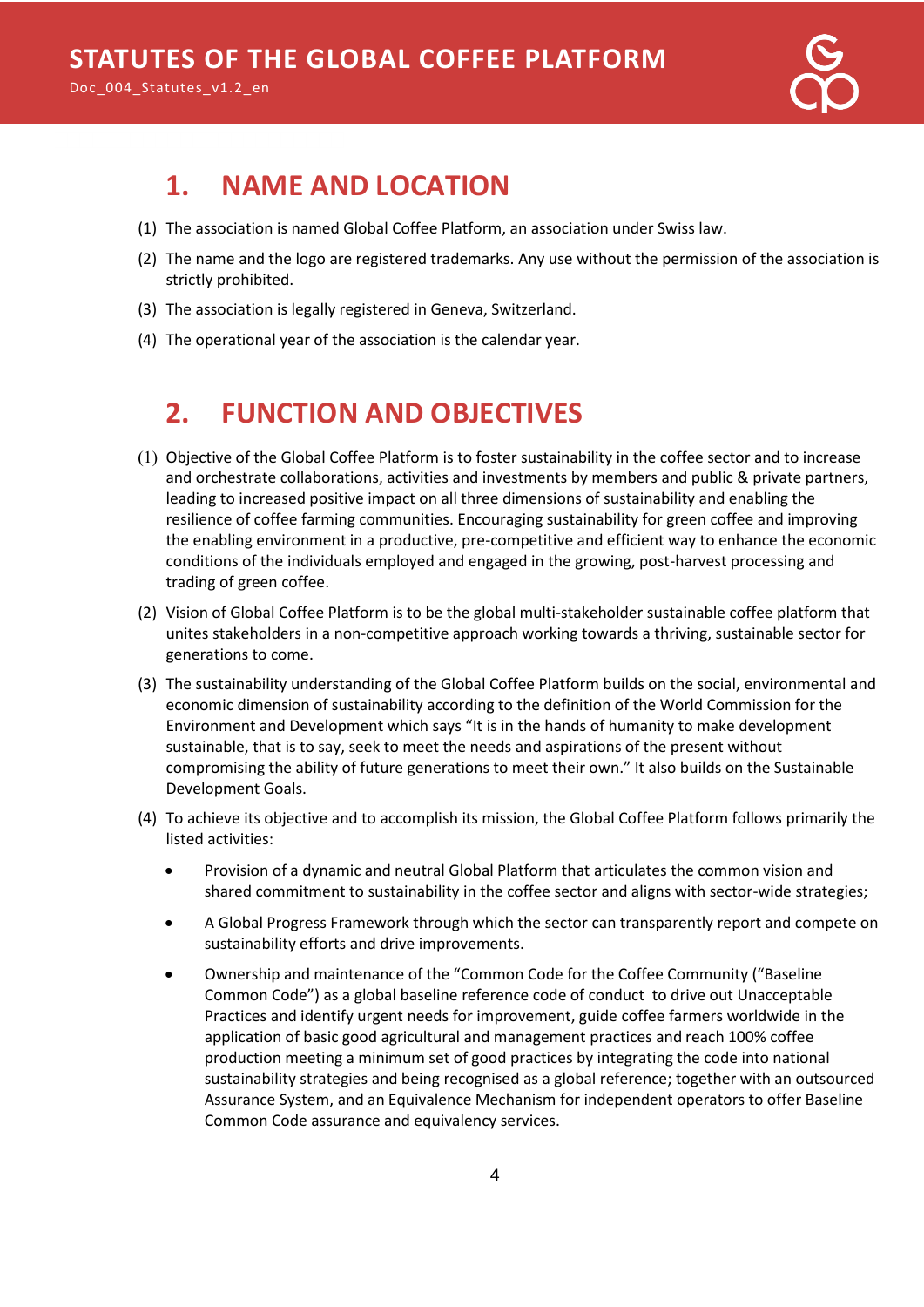

- Monitor compliance of members of the Global Coffee Platform with the defined "Terms of Participation" to enforce the responsibility for and commitment to sustainable development within the entire sector of all actors along the supply chain;
- Providing access to services such as with knowledge sharing, capacity building activities, skills development and training courses;
- Establishment of a global network of practitioners and producers to share learnings and increase the access to information, tools, practices and methods to enable sustainability in the production, post-harvest processing and trading of green coffee through collaboration;
- Dissemination of and communication on the benefits, implications and impact of sustainable coffee production and processing;
- (5) The Global Coffee Platform cooperates with initiatives and organizations which follow the concept of sustainable development for the coffee sector and creates networks to strengthen the concept on a broad scale.

# **3. STATUS OF THE GLOBAL COFFEE PLATFORM**

- <span id="page-4-0"></span>(1) The Global Coffee Platform is a not-for profit organization.
- (2) The Global Coffee Platform does not follow a commercial interest and focusses on non-competitive activities.
- (3) Monetary resources of the Global Coffee Platform must be spent in accordance with the framework of these statutes.
- (4) No person or organization shall receive resources from the Global Coffee Platform's budget that are not within the scope of the activities and objectives of the association as stated in these statutes.
- (5) The Global Coffee Platform is allowed to receive external financial contributions additional to the membership fee of its members and shall spend this money in accordance with these statutes and for the benefit of the sustainable development of the sector.
- (6) All activities of the Global Coffee Platform will be conducted in accordance with the relevant competition and antitrust laws. All members of organs of the association shall sign the Global Coffee Platform's anti-trust statement.

# <span id="page-4-1"></span>**4. THE ORGANS OF THE GLOBAL COFFEE PLATFORM**

- (1) The Global Coffee Platform shall have the following governance organs:
	- a) The **Membership Assembly** of all members, including the stakeholder groups representing Producers, Trade, Industry and Civil Society, and other members,
	- b) The **Board**;
	- c) The **Technical Committee**.
- (2) The representatives of all organs within the Global Coffee Platform (the Membership Assembly, the Board, the Technical Committee) act voluntarily and are entitled to claim compensation for their actual expenses and travel expenses. The Chair of the Board is also entitled to claim per diems if being a representative of producers, NGOs and small national companies. Any attendance fee will not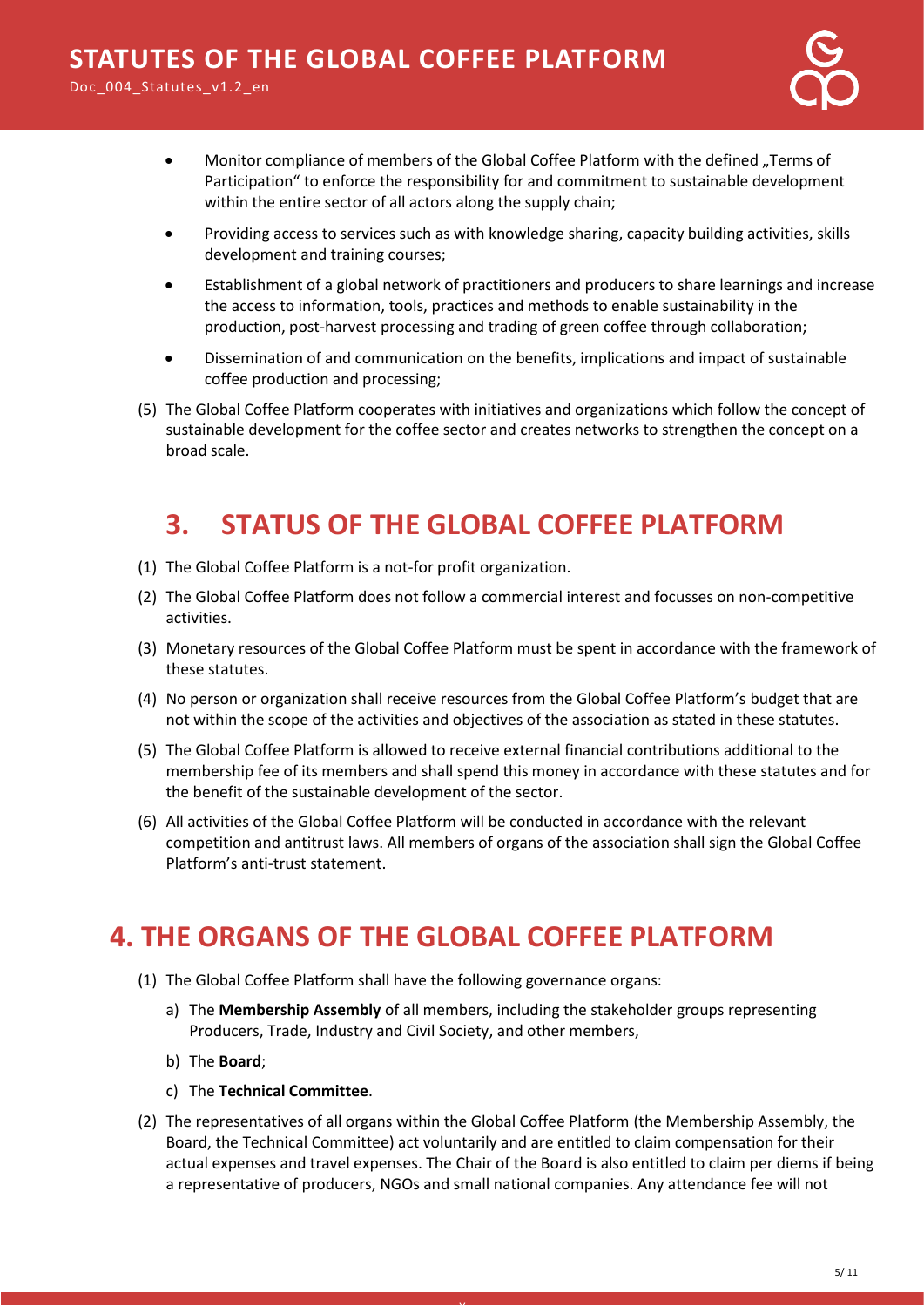

exceed those paid by official commissions. Each representative of the organs will be entitled to receive appropriate indemnification for any activity exceeding the usual scope of their duties. The Global Coffee Platform's annual accounts shall be audited in accordance with Swiss law as it pertains to the Global Coffee Platform. The appointment of the audit company is performed by the Membership Assembly.

(3) The operations of the Global Coffee Platform are run by the Secretariat, led and managed by the Executive Director who is the main operational counterpart of the governance organs. His or her responsibilities and tasks shall be defined in a job description, approved by the Board.

### <span id="page-5-0"></span>**5. MEMBERSHIP**

- (1) The Global Coffee Platform welcomes membership of every individual person (from the age of 18 onwards as individual member), organization, company or legal entity. Groups of entities which may not be formally registered as organizations, companies, corporations or legal entities may become members. In order to become a member the individual/organisation either has to have credible interest in the sustainability of the coffee sector or is acting as an active participant in the coffee supply chain as producer, producer organization, cooperative, processing entity, marketing agent, exporter, trader, importer, agent, broker, coffee institution, roaster, soluble manufacturer, retail, active civil society group.
- (2) Registration within the Global Coffee Platform is the declaration for membership. All applicants and actual members of the association have to mandatorily comply and accept the "Terms of Participation". The Board can refuse a request for membership
	- a. if a significant contradiction with the Global Coffee Platform´s sustainability concept is evident
	- b. If the reputation of the Global Coffee Platform is put at risk
	- c. if the board decides that the requested membership for any other important reason would be detriment to achieving the objectives of the Global Coffee Platform
- (3) The Global Coffee Platform shall maintain a register of its members which shall be publicly available.
- (4) Members shall provide periodic financial contributions to the Global Coffee Platform through membership fees set by the Board.

### <span id="page-5-1"></span>**6. FORMS OF MEMBERSHIP**

Organizations and/or individuals opting for membership have to be involved in the coffee chain itself either through business activities, through support / facilitation of the sector as a non-governmental organization or have credible interest in the sustainability of the coffee sector. The application for membership is subject to acceptance by the Board (see §5 (3)).

Members are categorized as producers, trade, industry, civil society and other organizations. Each group can form a stakeholder group representing their constituency within the Global Coffee Platform. Other stakeholder groups maybe formed according to members' needs

The character of the applying organization / individual will determine the affiliation with relevant stakeholder group(s).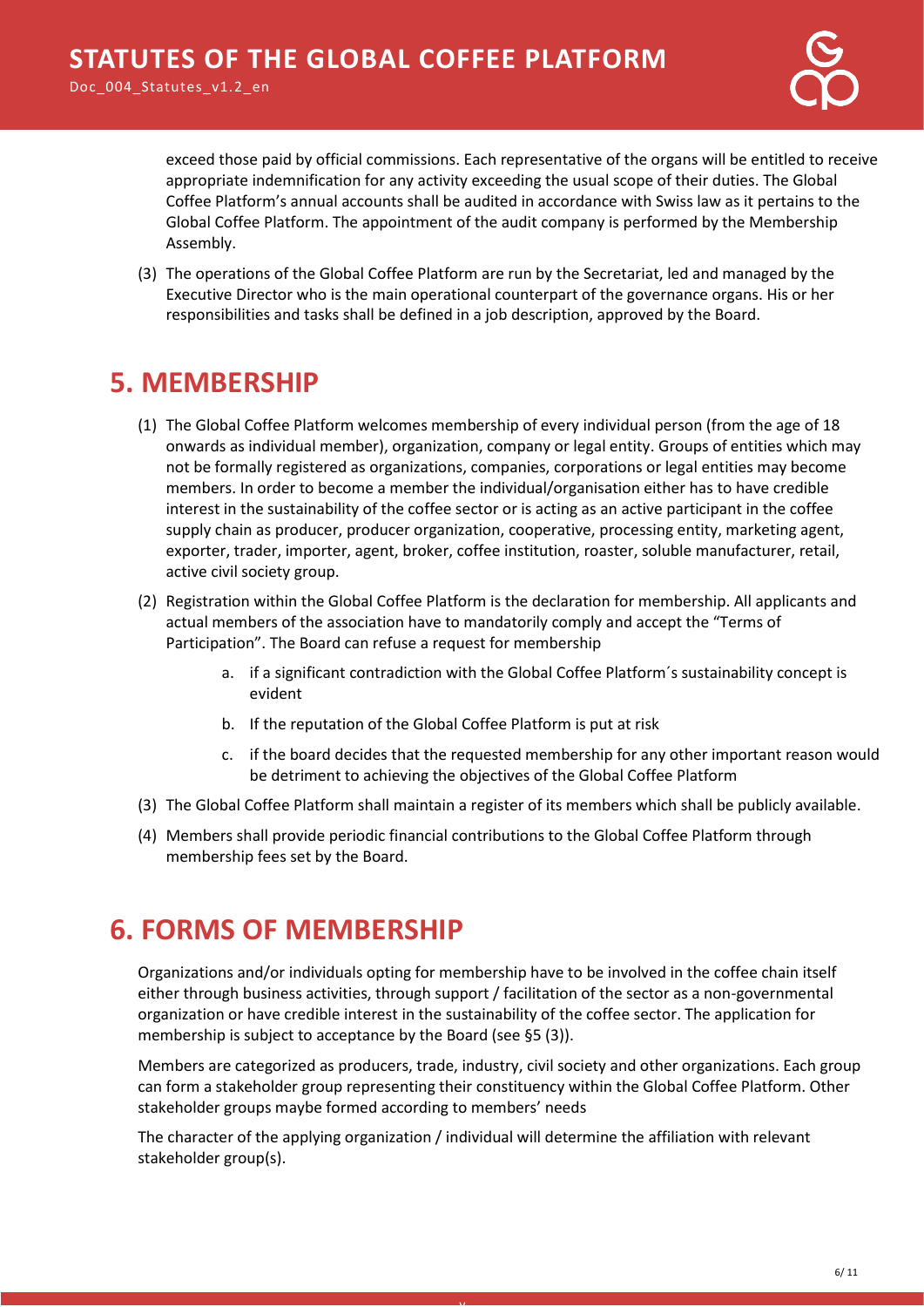# <span id="page-6-0"></span>**7. TERMINATION OF MEMBERSHIP**

- (1) The membership terminates through exclusion from the Global Coffee Platform, withdrawal of members or end of the existence of the legal entity of the member (in case of bankruptcy and insolvency) / death of the member.
- (2) Re-entry into the Global Coffee Platform through application for membership is possible, if the respective reasons for ending the membership are no longer valid.
- (3) The intention to withdraw from membership must be submitted to the Secretariat in written format. Withdrawal from membership is possible at the end of every calendar year and must be submitted with a lead time of at least three months.

# <span id="page-6-1"></span>**8. EXCLUSION FROM THE GLOBAL COFFEE PLATFORM**

- (1) Exclusion from the Global Coffee Platform is valid, if a member or a member organization is in conflict with these Statutes, does not comply with the "Terms of Participation", actively acts against the interests of the Global Coffee Platform, does not pay its membership fee or ignores its duties as member of the Global Coffee Platform. A member who is facing exclusion shall receive a written warning by the Executive Director of the Secretariat before being excluded from the Global Coffee Platform. A period of at least four weeks must lie between the warning and the exclusion.
- (2) Members may be excluded from the Global Coffee Platform once it has been confirmed that one or more of the listed conflicts with the Global Coffee Platform are apparent. The exclusion becomes effective, if the member does not prove to follow all duties and responsibilities as listed in these Statutes in a given time frame after receiving the written warning (1st request at maximum 10 calendar days after having received the written complaint and 2nd request 28 calendar days after having received the written complaint). An exclusion of members must be confirmed by a majority decision of the Board.
- (3) The Executive Director on behalf of the Board will inform the member of its exclusion in a written document at maximum 10 calendar days after the decision. The exclusion becomes effective with submission of the written document. The member may refuse the exclusion in a written manner 10 days after having received the written document. Only in this case, the Board will decide on a case by case basis in its next meeting. At least 2/3 of the Board have to confirm the exclusion of the respective member. The exclusion becomes effective once the written documentation of the Board's decision has been submitted to the member in question.
- (4) Furthermore, the Membership Assembly has the ultimate power to decide on an expulsion of a member, if a serious conflict with these Statutes has become evident and is endorsed by the Board in conformity with the civil code.

# <span id="page-6-2"></span>**9. MEMBERSHIP FEE**

(1) Members and associated members of the Global Coffee Platform pay an annual membership fee.

v

(2) Details concerning the fee and the process are defined by the Board and listed in "Doc\_026\_Membership categories and fees".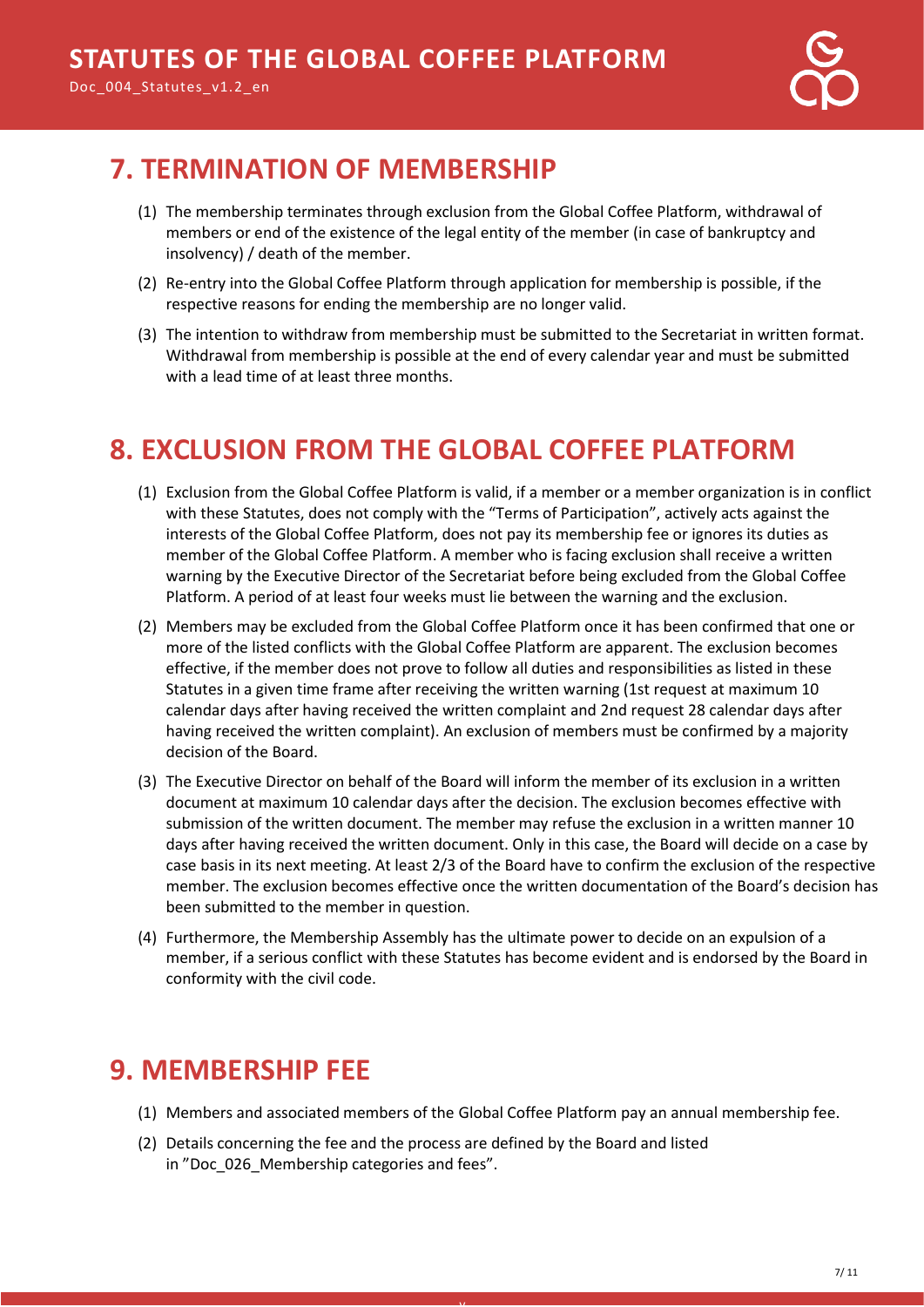Doc 004 Statutes v1.2 en



(3) Additional to the membership fee, donations of individual members or external non-members are highly appreciated and will be incorporated in the budget of the Global Coffee Platform to be used for activities in line with the vision and mission of the association, as long as it serves the basic purpose of the association as laid down in §2.

# <span id="page-7-0"></span>**10. RIGHTS OF MEMBERS**

- (1) All members of the Global Coffee Platform will be regularly informed about the activities of the Global Coffee Platform.
- (2) All members are encouraged to participate in the Membership Assembly and have the right to elect representatives to the Board. These statutes may only be changed by the Membership Assembly with procedures as defined in the by-laws of the Membership Assembly.
- (3) All members have access to tools that have been developed or adopted by the Global Coffee Platform. Extra Services have to be paid for separately.
- (4) All members have equal votes in the Membership Assembly. In all organs each representative represents one vote at equal terms.
- (5) Further rights of members are defined in respective by-laws.

#### <span id="page-7-1"></span>**11. DUTIES AND OBLIGATIONS OF MEMBERS**

- (1) Members of the Global Coffee Platform are requested to actively contribute to the development and growth of the Global Coffee Platform. Since the Global Coffee Platform understands itself as a learning network and a catalyst to sustainable coffee production and positive impact on coffee farming communities, all members are requested to share respective pre-competitive learnings and experience which aim towards sustainability, including training opportunities offered at farm level.
- (2) Members have the duty to respect the principles of the Global Coffee Platform and to follow its objectives.
- (3) To enable a continuous development of the Global Coffee Platform, members are required to pay their respective membership fee as laid down in the document "Doc\_026\_Membership categories and fees" in the respective latest version.
- (4) Further duties of members are defined by the Board in respective by-laws.

### <span id="page-7-2"></span>**12. THE MEMBERSHIP ASSEMBLY**

- (1) The entirety of members of the Global Coffee Platform and composes the Membership Assembly.
- (2) The framework, decision making processes, tasks and responsibilities and procedures are laid down in the by-laws of the Membership Assembly.
- (3) The Membership Assembly is the highest organ of the Global Coffee Platform. It has the ultimate decision power through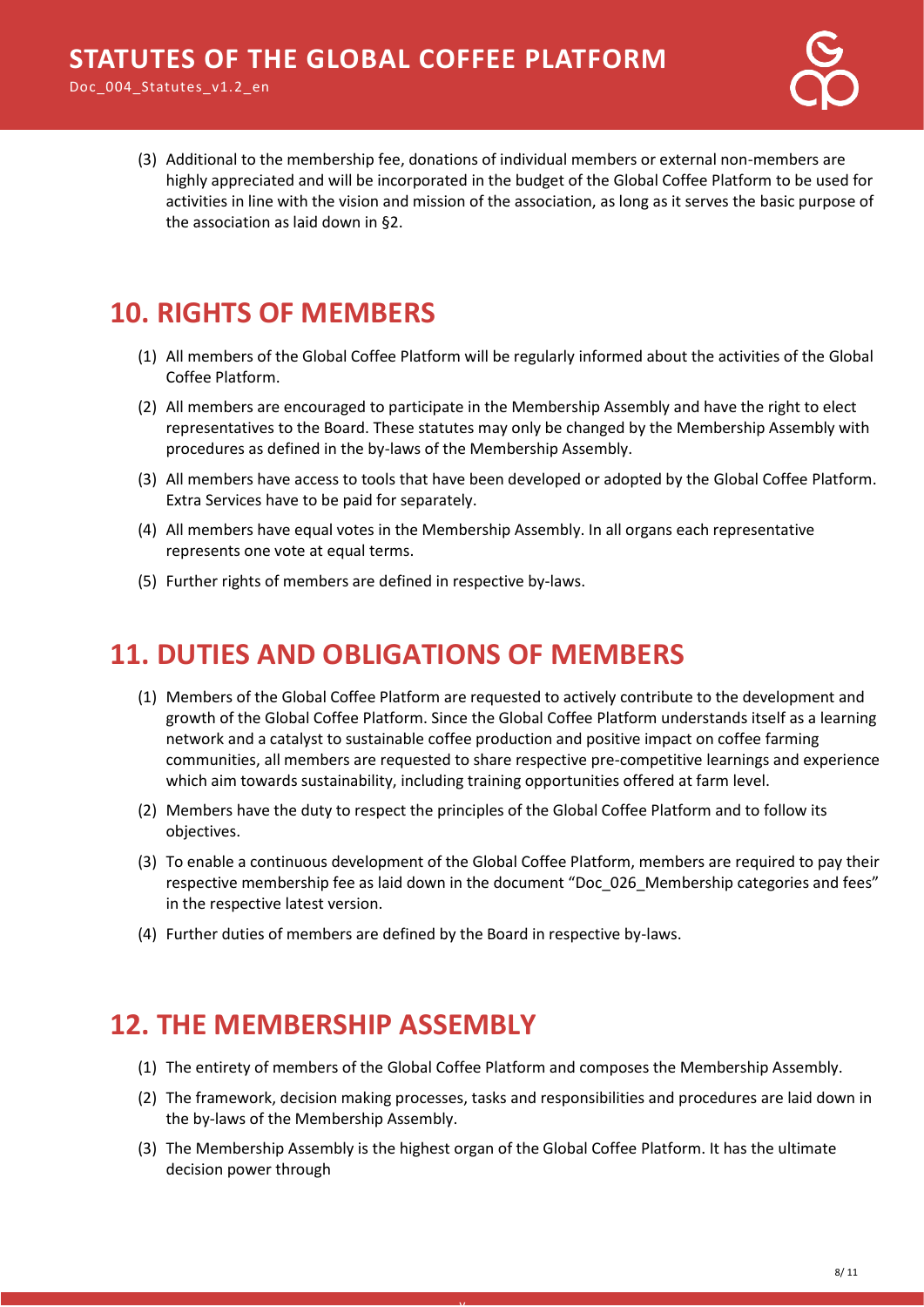- o providing strategic guidance in the annual Membership Assembly meetings,
- $\circ$  defining the governance structure and in electing the members of the Board (with the exception for members of the board who are appointed according to § 5.6.3 of the By-Laws of the Membership Assembly)
- $\circ$  the only organ that has the powers in approving and changing the statutes of the Global Coffee Platform
- $\circ$  performing referendums on important issues. The realization of a referendum has to build on the support of 30% of the votes in the Membership Assembly.
- (4) The Membership Assembly is responsible for the establishment and modification of the By-laws of the Board.
- (5) The Membership Assembly meets at least once a year, and as required.
- (6) Any member may be represented at the general assembly by a third party who needs not to be a member, but must be duly authorized by a written proxy to represent the member.
- (7) The resolutions of the general assembly may be adopted by votes cast by way of written consent (letter, fax or electronically signed email).

#### <span id="page-8-0"></span>**13. THE BOARD OF THE GLOBAL COFFEE PLATFORM**

- (1) With reference to the Swiss Civil Rights law Art. 69 the Global Coffee Platform has a Board which acts on behalf of the Global Coffee Platform.
- (2) The framework, decision making processes, tasks and responsibilities and procedures are laid down in the by-laws of the Board. At its inaugural meeting a newly elected Board shall elect a Chairperson, a Vice-Chairperson and a Treasurer whose term of office, responsibilities and duties are defined in the Board by-laws.
- (3) The Board is the operational, political and strategic decision making body of the Global Coffee Platform, acting under the overall mandate and guidance established by the Membership Assembly. It acts in the interest of the Global Coffee Platform as a whole, on behalf and with the mandate of the Membership Assembly.
- (4) The Board Chair represents the Global Coffee Platform in and to the public, together with the Executive Director.
- (5) The Board determines its own internal working structures and processes, which may include the allocation of specific responsibilities to individual members and the creation of Board Sub-committees and Advisory Boards. The Board will lay down the area of competency, the internal processes and the authority of such Sub-committees and Advisory Boards. The Board appoints, hires, dismisses and defines the Terms of Reference for the Executive Director of the Global Coffee Platform. The Board can also appoint a Deputy to the Executive Director, who is to be proposed by the Executive Director.
- (6) The Board is the keeper of the Base Line Common Code and all essential documents related to the Base Line Common Code.
- (7) The Board approves the annual budget of the Global Coffee Platform in the year prior to the next calendar year.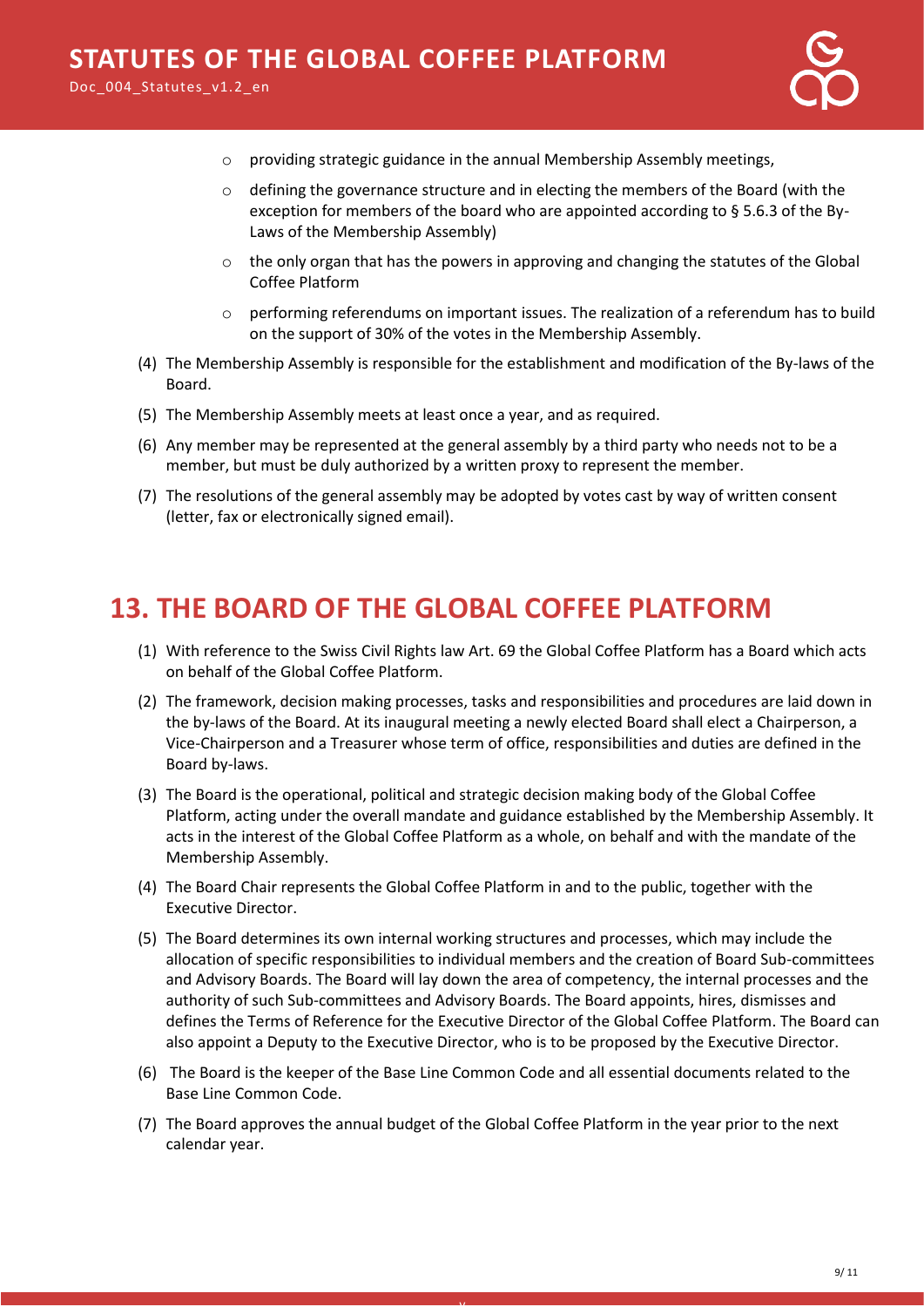

- (8) The Board approves the priority activities proposed annually by the Executive Director for each respective calendar year.
- (9) The Board determines the long-term strategy of the Global Coffee Platform. It develops the strategy with input from and in cooperation with the Executive Director. Stakeholder representatives shall also seek to provide input to and feedback on the strategy from their respective stakeholder groups, being supported in this by the Executive Director and the Secretariat.
- (10)The Board approves recognition of equivalency against other codes, standards or sustainability indices based on the defined accreditation mechanism.
- (11)The Board may call for extraordinary meetings of the Membership Assembly.

# <span id="page-9-0"></span>**14. THE TECHNICAL COMMITTEE**

- (1) The Technical Committee is the expert organ of the Global Coffee Platform and the first counterpart in the association for the Executive Director in all main processes related to technical matters.
- (2) The framework, decision making processes, tasks and responsibilities and procedures are laid down in the by-laws of the Technical Committee.

#### <span id="page-9-1"></span>**15. NOMINATION OF AN OMBUDSMAN**

(1) In case of a conflict within the board or within the members, the conflicting parties can call for the involvement of an independent ombudsman. The ombudsman will be nominated after a selection process by the board of the Global Coffee Platform. The ombudsman will be appointed for a 3 years term, starting after the formal nomination by the board of the Global Coffee Platform.

### <span id="page-9-2"></span>**16. NATIONAL PLATFORMS**

- (1) National Platforms are public-private dialogue forums to discuss coffee sector issues, including sustainability, in coffee producing countries.
- (2) New National Platforms or National Platforms cooperating with GCP can be recognised and / or supported by GCP after decision by the board of GCP.
- (3) The framework, relation between national platforms and global platform, decision making processes regarding co-investment into agreed activities at national level by members of the Global Coffee Platform, and related tasks, responsibilities and procedures can be laid down in separate TORs.

### <span id="page-9-3"></span>**17. PROCEDURES OF THE GLOBAL COFFEE PLATFORM**

v

(1) All procedures dealing with the linkages of the entire governance structure of the Global Coffee Platform and its organs are defined in by-laws of the organs.